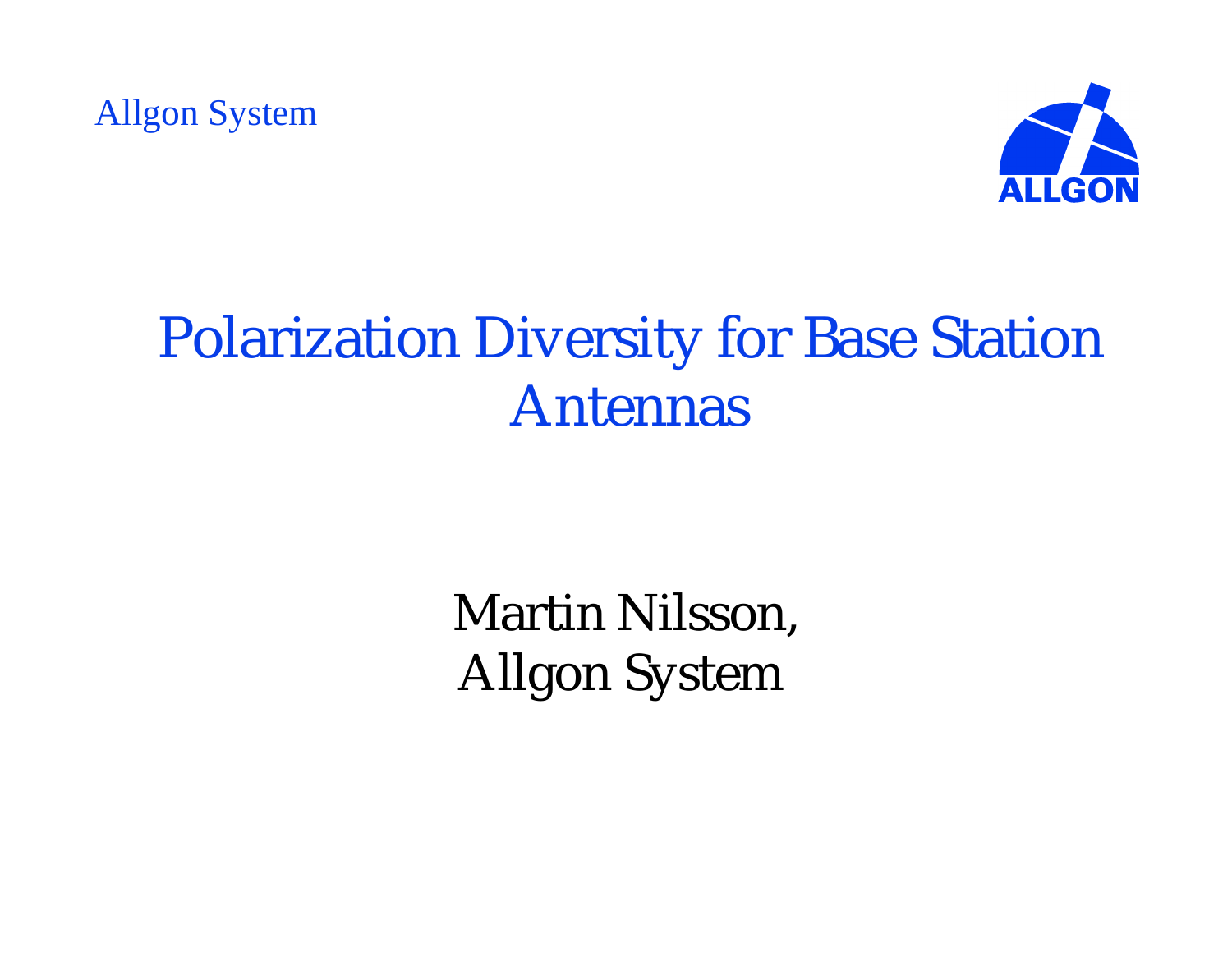# **Outline**

- Problem formulation
- Model for the radio channel and the antenna reception
- Derivation of the relation between power correlation and far-field coupling
- Simulated antennas: Dual polarized Aperture Coupled Patch and slanted dipoles
- Measured radiation patterns of base station antennas and calculated correlation
- Far-field coupling from amplitude only measurements
- Correlation and diversity gain
- Slant  $\pm$ 45° vs. vertical/horizontal polarization
- Conclusion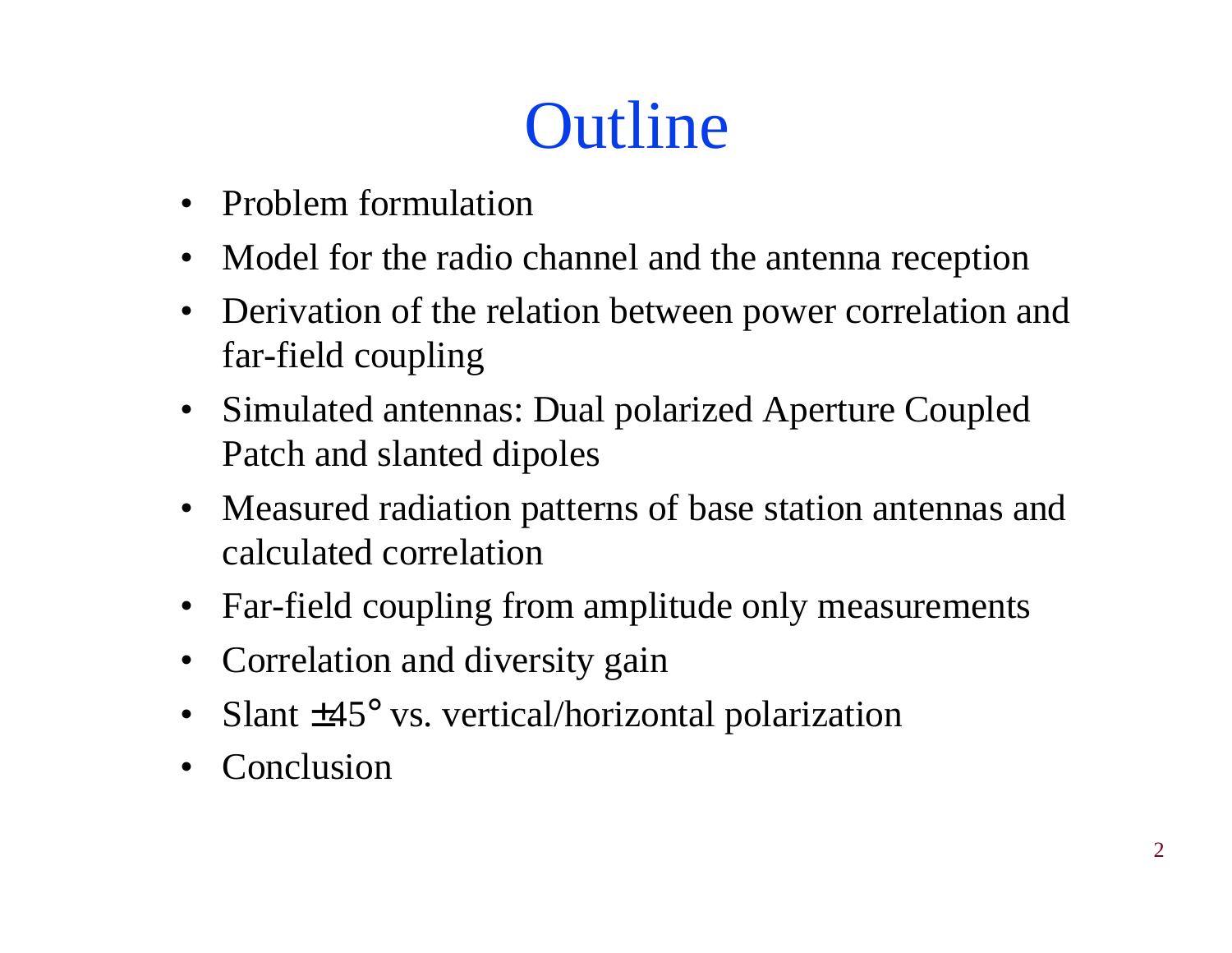# Problem Formulation

- Base station antenna used in a Rayleigh fading environment
- We wish to use polarization diversity with equal mean power on both branches; thus the two antenna channels should be symmetrical
- We assume un-correlated envelopes of vertical and horizontal incident field components

*What is the output signal correlation from the antenna? Is there a difference between different antenna configurations? What is the impact in terms of diversity gain of using different types of base station antennas?*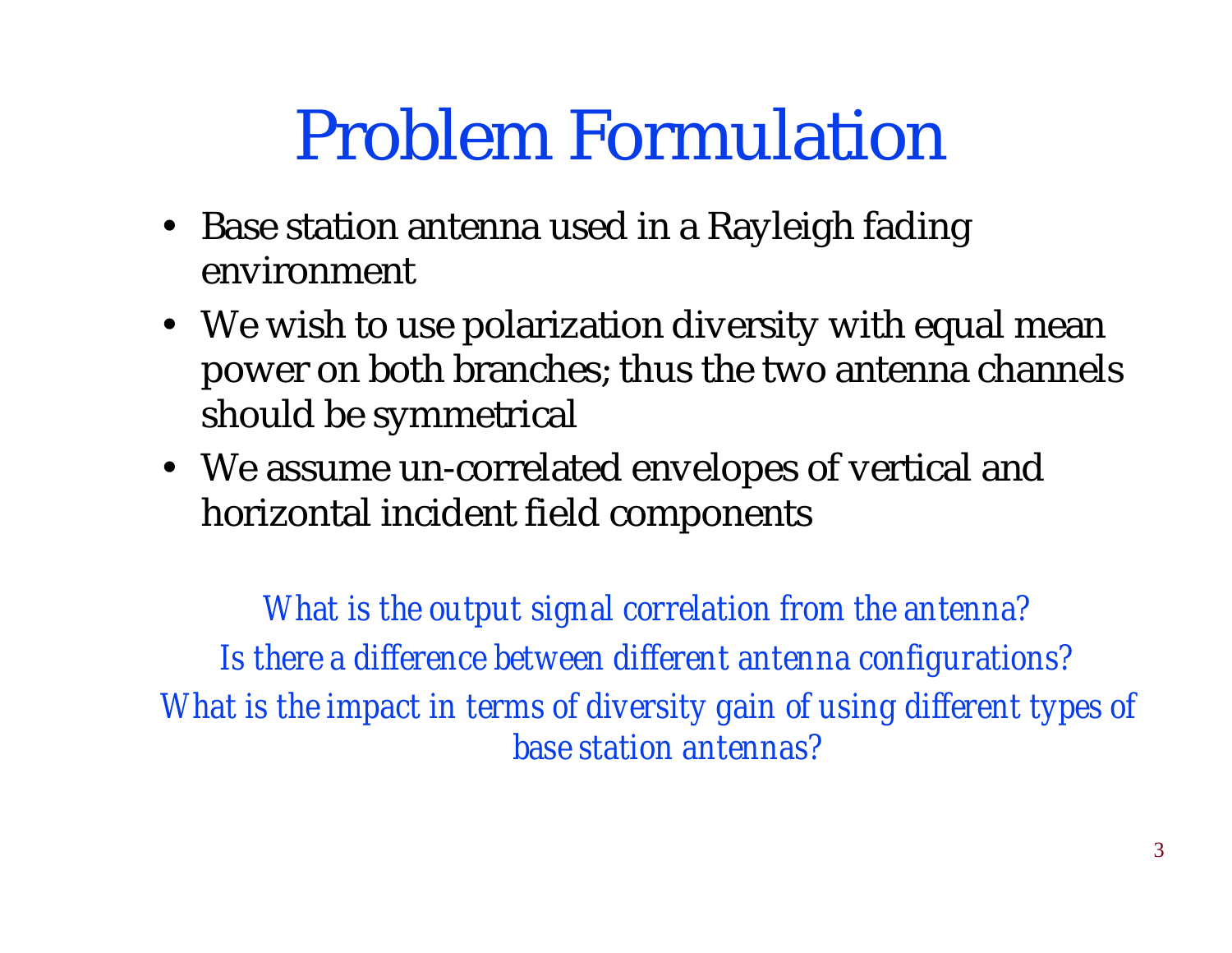#### Measurements of the radio channel

| <b>Mobile Orientation</b>         | $\chi$ (dB)   | Frequency      | Correlation $\rho_{env}$                |
|-----------------------------------|---------------|----------------|-----------------------------------------|
| Vertical car antenna              | $4 - 7$       | <b>920 MHz</b> | $median\ 0.02$                          |
| $30^{\circ}$ on large groundplane | 7.            | 463 MHz        | $-0.003$                                |
|                                   | 12            |                | 0.019                                   |
| $0^{\circ}$                       | 10            | 1790 MHz       | $\langle 0.7$ for 95%                   |
| $45^{\circ}$                      | $4.6 - 6.3$   |                | $\langle 0.7$ for 95%                   |
| $70\pm15^{\circ}$ in- and outdoor | $1-4$         | 1821 MHz       | $\langle 0.2 \text{ for } 90\% \rangle$ |
|                                   | $2 - 7$       |                | $\langle 0.1 \text{ for } 90\%$         |
| $0^{\circ}$                       | $4 - 7$       | 1848 MHz       | $\langle 0.5 \text{ for } 93\% \rangle$ |
| $45^{\circ}$                      |               |                | $\langle 0.5 \text{ for } 93\% \rangle$ |
| Car mounted monopole              | $7.6 \pm 2.1$ | 970 MHz        | $0.09 \pm 0.09$                         |
|                                   |               |                |                                         |
|                                   |               |                |                                         |
|                                   |               |                |                                         |

[1] S. Kozono, T. Tsuruhara, and M. Sakamoto, "Base station polarization diversity reception for mobile radio," [1] S. Kozono, T. Tsuruhara, and M. Sakamoto, "Base station polarization diversity reception for mobile radio," *IEEE*<br>ans. *Veh. Technol*., vol. 33, pp. 301–306, Nov. 1984.<br>[2] R. G. Vaughan, "Polarization diversity in mo  $\emph{Trans. Veh. Technol., vol. 33, pp. 301–306, Nov.}$ 

 186, Aug. $\begin{aligned} \textit{IEEE Trans.} \ \textit{I} & \textit{IEEE Trans.} \ \textit{I} & \textit{E} & \textit{E} & \textit{I} \ \textit{E} & \textit{E} & \textit{I} \ \textit{E} & \textit{E} & \textit{I} \ \textit{E} & \textit{E} & \textit{I} \ \textit{E} & \textit{I} \end{aligned}$ 

6, Aug. 1990.<br>[3] A. M. D. Turkmani, A. A. Arowojolu, P. ] A. M. D. Turkmani, A. A. Arowojolu, P. A. Jefford, and C. J. Kellett, "An experimental evaluation of the<br>ormance of two branch space and polarization diversity schemes at 1800 MHz," *IEEE Trans. Veh. Technol.*, vol. 44,<br> performance of two branch space and polarization diversity schemes at 1800 MHz," IEEE Trans. Veh. Technol., vol. 44,  $\begin{aligned} \text{IEEE Trans.} \ \text{1}\ \text{diversity rec} \ \text{Ans. } 1006 \end{aligned}$ pp. 318–326, May 1995.

[4] F. Lotse, J.-E. Berg, U. Forssen, and P. Idahl, "Base station polarization diversity reception in macrocellular ] F. Lotse, J.-E. Berg, U. Forssen, and P. Idahl, "Base station polarization diversit<br>ems at 1900 MHz," in *Proc. 46th IEEE Veh. Technol. Conf.*, pp. 1643–1646, Apr. 199<br>] U. Wahlberg, S. Widell, and C. Beckman, "Polarizat y reception in macrocellular<br>06.<br>Antenn 97, Nordic antenna systems at 1900 MHz," in Proc.  $46th$  IEEE Veh. Technol.

 $symposium,$  (Göteborg, Sweden), pp. 59–65, May 1997. stems at 1900 MHz," in *Proc. 46th IEEE Veh. Technol. Conf.*, pp. 1643–1646, Apr. 1996.<br>[5] U. Wahlberg, S. Widell, and C. Beckman, "Polarization diversity antennas," in *Proc. Antenn 97, Nordic antenna*<br>*mposium*, (Götebo  $\frac{Pr}{\text{static}}$ 

[6] P. C. F. Eggers, J. Toftgaard, and A. M. Oprea, "Antenna systems for base station diversity in urban small and micro cells," *IEEE J. Select. Areas Commun.*, vol. 11, pp. 1046–1057, Sept. 1983.<br>
<sub>—</sub>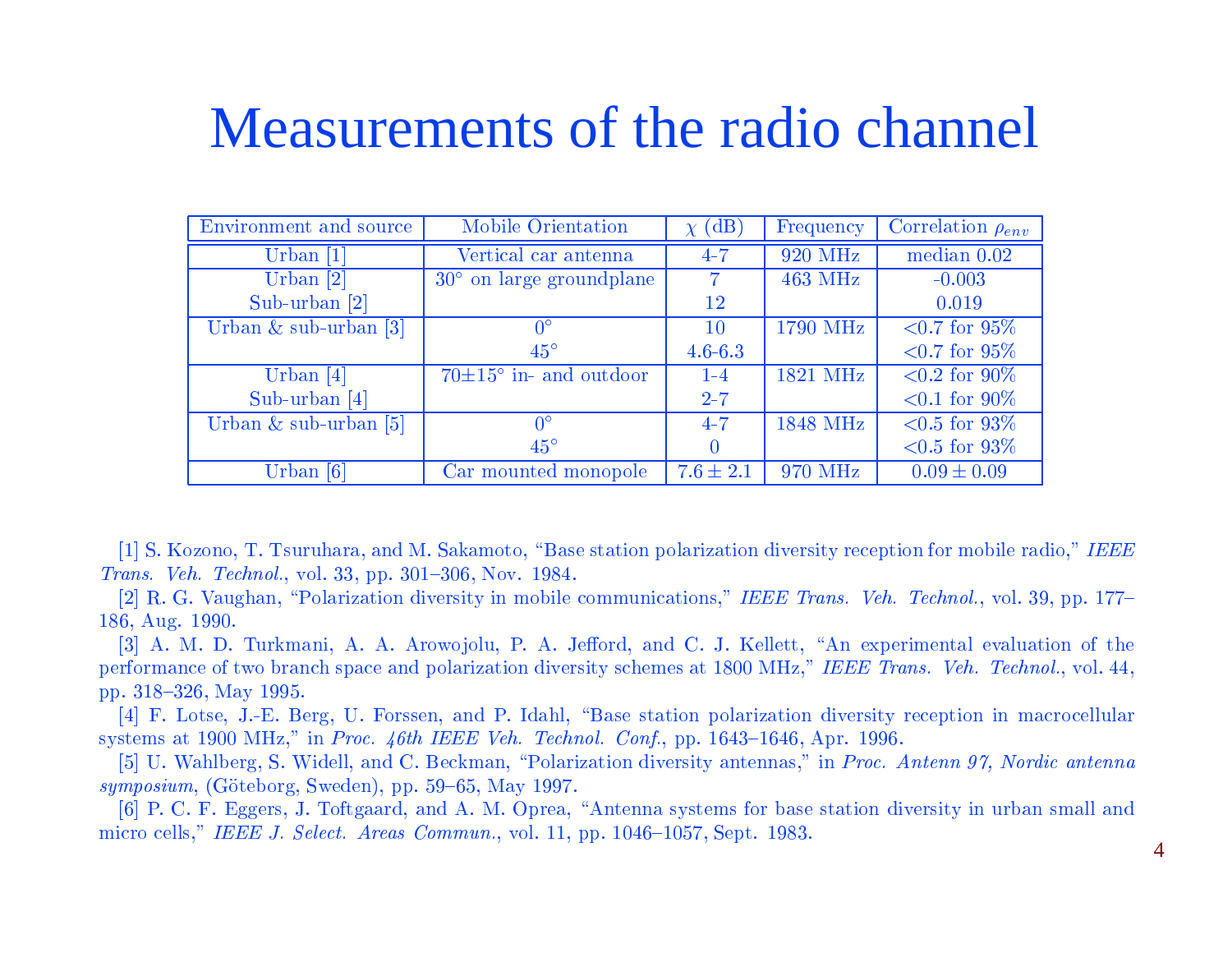Antenna model

 The channel vectors **a** , **b** are projected onto the polarization ellipse of axial ratio  $\chi^{0.5}$ 

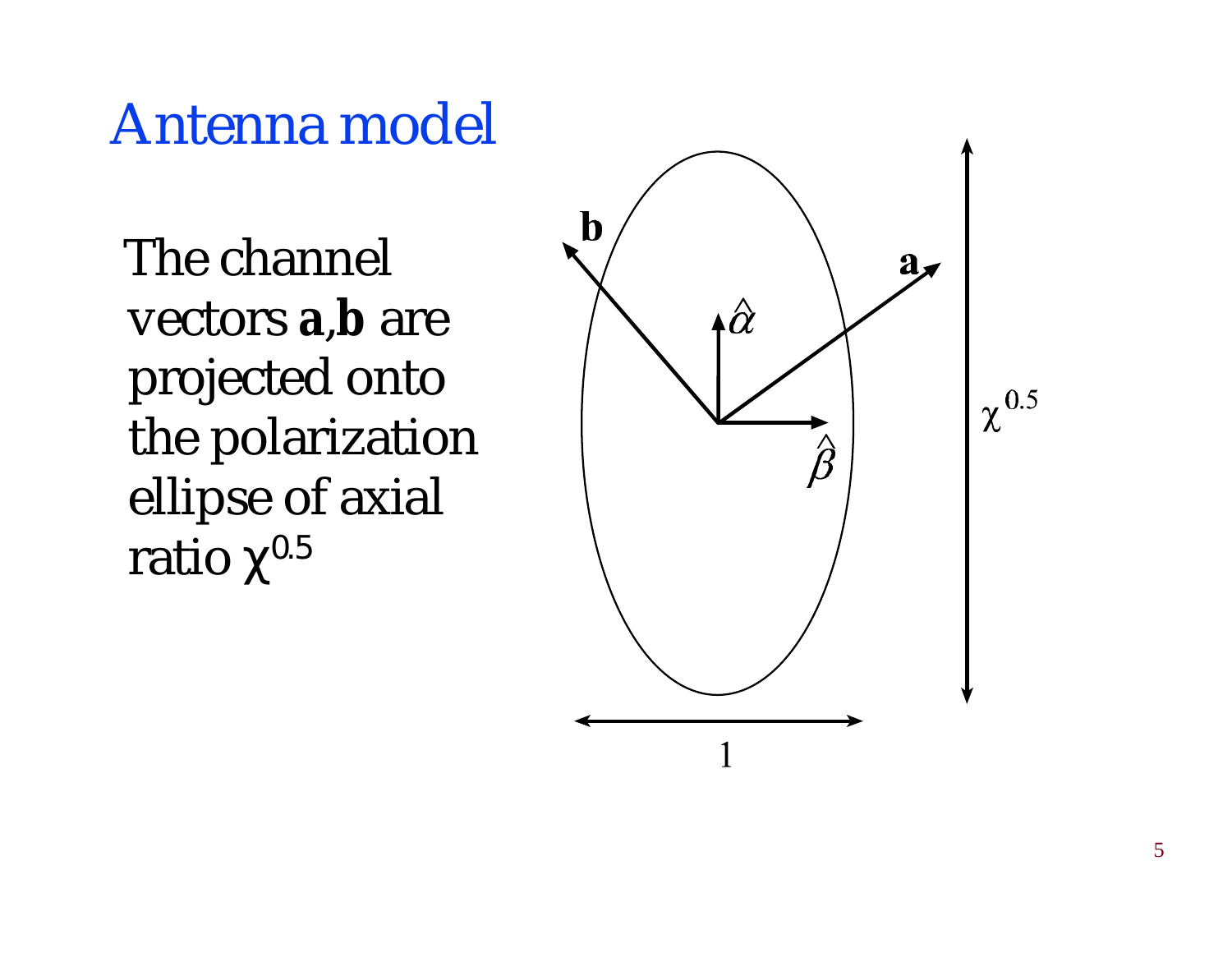#### Derivation of Power Correlation fromFar-field Coupling

Incident field:

$$
\mathbf{E}_{\alpha} = E_{\alpha} \hat{\alpha} = r_{\alpha}(t) e^{-j\phi_{\alpha}(t)} \hat{\alpha}
$$
(1)  

$$
\mathbf{E}_{\beta} = E_{\beta} \hat{\beta} = r_{\beta}(t) e^{-j\phi_{\beta}(t)} \hat{\beta}.
$$
(2)

where

$$
p(r) = \frac{r}{\sigma^2} e^{-r^2/2\sigma^2}
$$
 (3)  
station by far-field vector functions:

Antenna representation by far-field vector functions:

$$
\mathbf{a} = a(\theta, \phi) \hat{a}(\theta, \phi)
$$
(4)  

$$
\mathbf{b} = b(\theta, \phi) \hat{b}(\theta, \phi)
$$
(5)

$$
\mathbf{b} = b(\theta, \phi)\hat{b}(\theta, \phi)
$$
 (5)  
matrix:

If we define a matrix:

$$
\mathbf{b} = b(\theta, \phi) \hat{b}(\theta, \phi)
$$
(5)  
matrix:  

$$
\mathbf{A} = \begin{bmatrix} a^* \langle \hat{\alpha}, \hat{a} \rangle & a^* \langle \hat{\beta}, \hat{a} \rangle \\ b^* \langle \hat{\alpha}, \hat{b} \rangle & b^* \langle \hat{\beta}, \hat{b} \rangle \end{bmatrix}
$$
(6)  
out from the antenna is

then the output from the antenna is

$$
\begin{bmatrix} V_a \\ V_b \end{bmatrix} = \mathbf{A} \begin{bmatrix} E_{\alpha} \\ E_{\beta} \end{bmatrix}
$$
 or  $y = \mathbf{A}\eta$ . (7)  
ariance matrix of the input signal is

The covariance matrix of the input signal is

$$
\mathbf{C}_{\eta} = \begin{bmatrix} \text{Var}\{E_{\alpha}\} & 0\\ 0 & \text{Var}\{E_{\beta}\} \end{bmatrix} .
$$
 (8)  
responding matrix for the output is thus:

and the corresponding matrix for the output is thus:

$$
\mathbf{C}_y = \mathbf{A}\mathbf{C}_\eta \mathbf{A}^H
$$
 (9)

The complex normalized cross-covariance is

$$
\rho_c = \frac{C_y^{(2,1)}}{\sqrt{C_y^{(1,1)} C_y^{(2,2)}}} = \frac{C_y^{(1,2)*}}{\sqrt{C_y^{(1,1)} C_y^{(2,2)}}}
$$
(10)  
and for the circularly symmetric Rayleigh signals:

$$
\rho_{power} = |\rho_c|^2 = \frac{|C_y^{(2,1)}|^2}{|C_y^{(1,1)}C_y^{(2,2)}|}.
$$
\n(11)

 $= |\rho_c|^2 =$ <br>rized case<br>orizontal  $\left| \begin{array}{c} \mathcal{C}_y^{(1,1)} \mathcal{C}_y^{(2,2)} \end{array} \right|$  in equal moments. For the un-polarized case with equal mean power inthe vertical and horizontal components, (10) equals

$$
\rho_c = \langle \hat{a}, \hat{b} \rangle^* e^{-j \arg\{ab^*\}}.
$$
\n(12)

 $\rho_c =$ So (11) reduces to:

$$
= \langle \hat{a}, \hat{b} \rangle^* e^{-j \arg\{ab^*\}}.
$$
\n
$$
0:
$$
\n
$$
\rho_{power} = |\langle \hat{a}, \hat{b} \rangle|^2.
$$
\n(13)

 $= |\langle \hat{a}, \hat{b} \rangle|$ <br>ion is e  $\rho_{power} = |\langle \hat{a}, b \rangle|^2.$  (13)<br>Thus, the power correlation is equal to the square of the far-field coupling.

6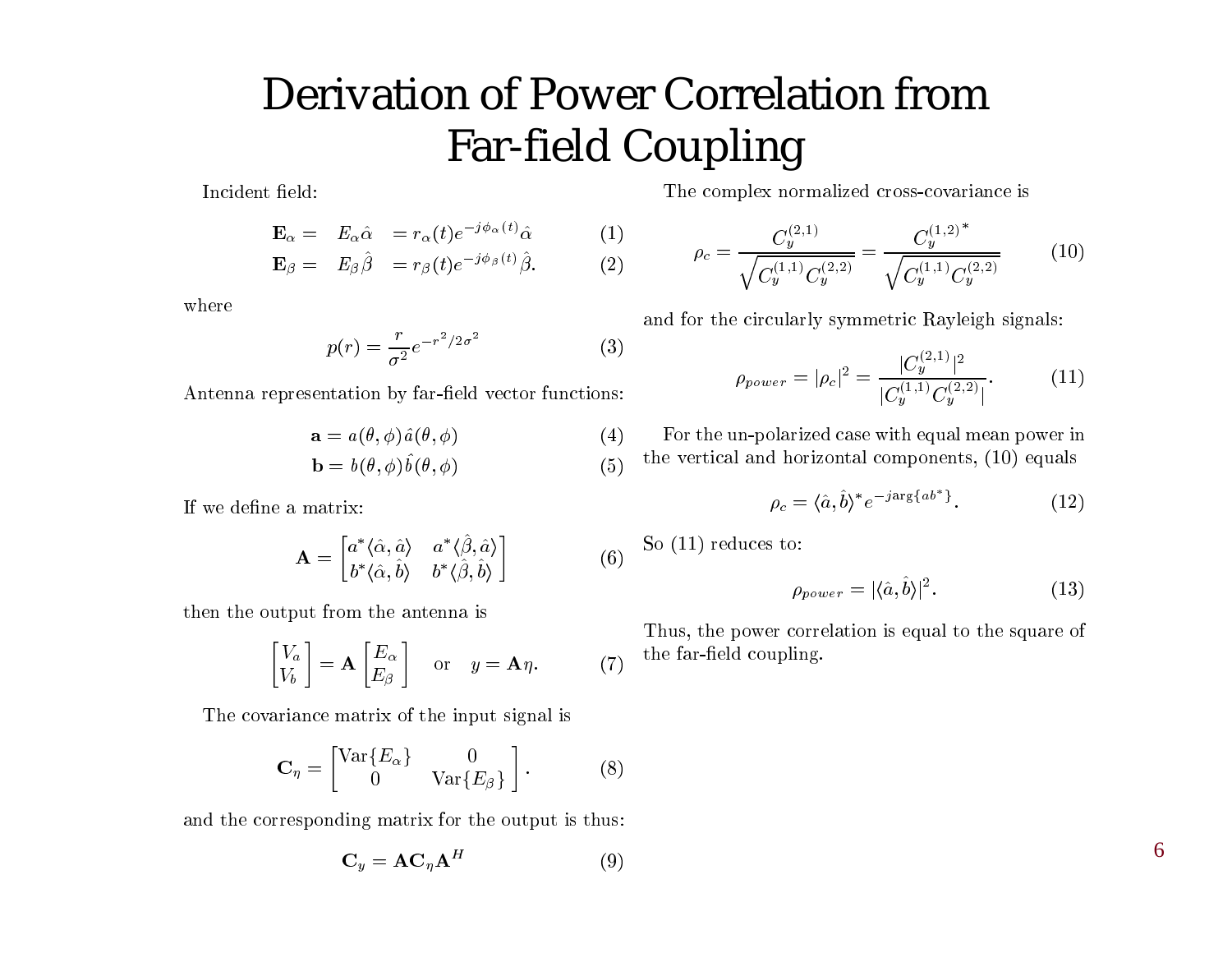#### Output Correlation Ideal ±45º Slanted Dual Polarized Antenna

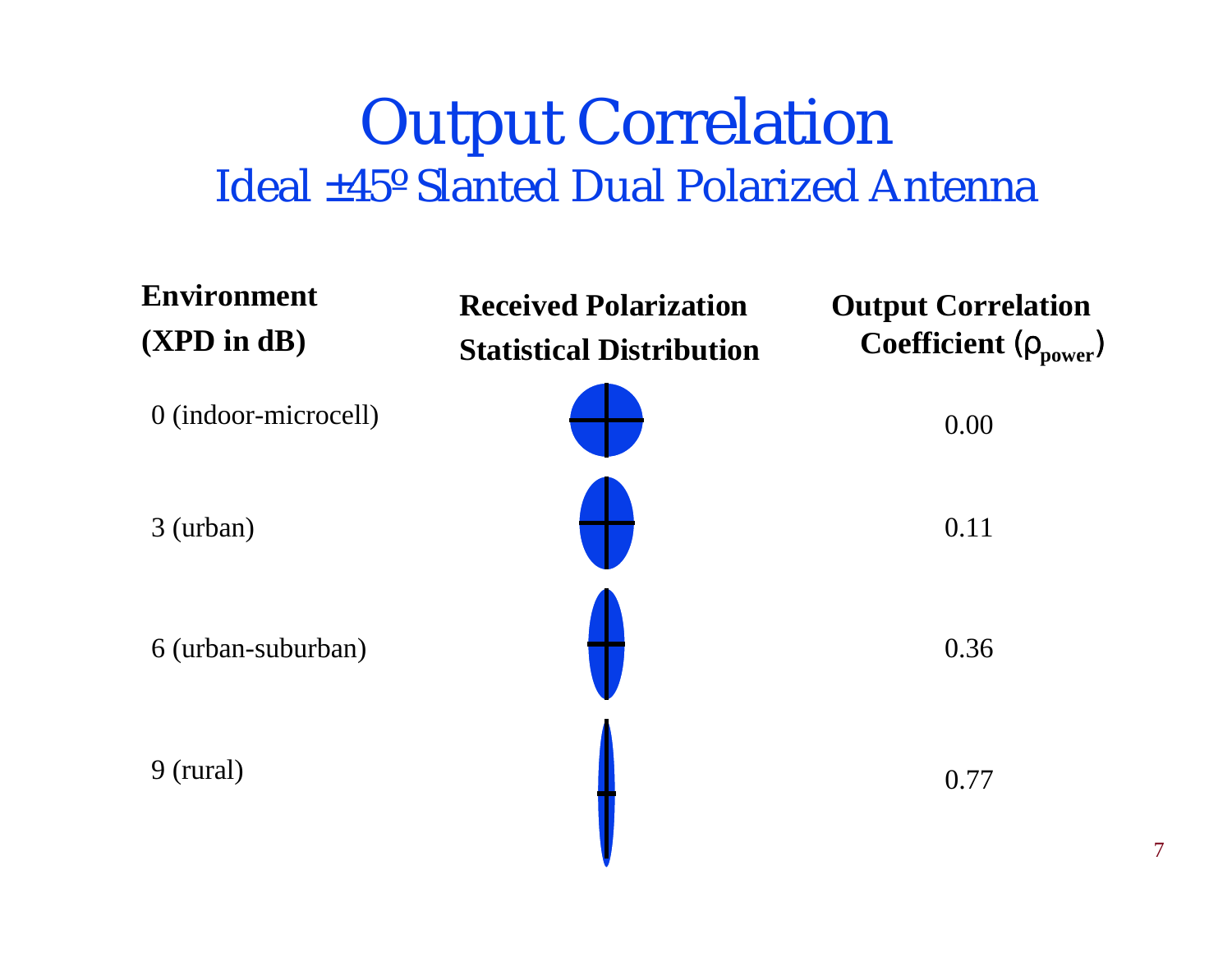#### Geometry of the simulated antennas



Aperture Coupled Patch over an infinite groundplane

Slanted dipoles over an infinite groundplane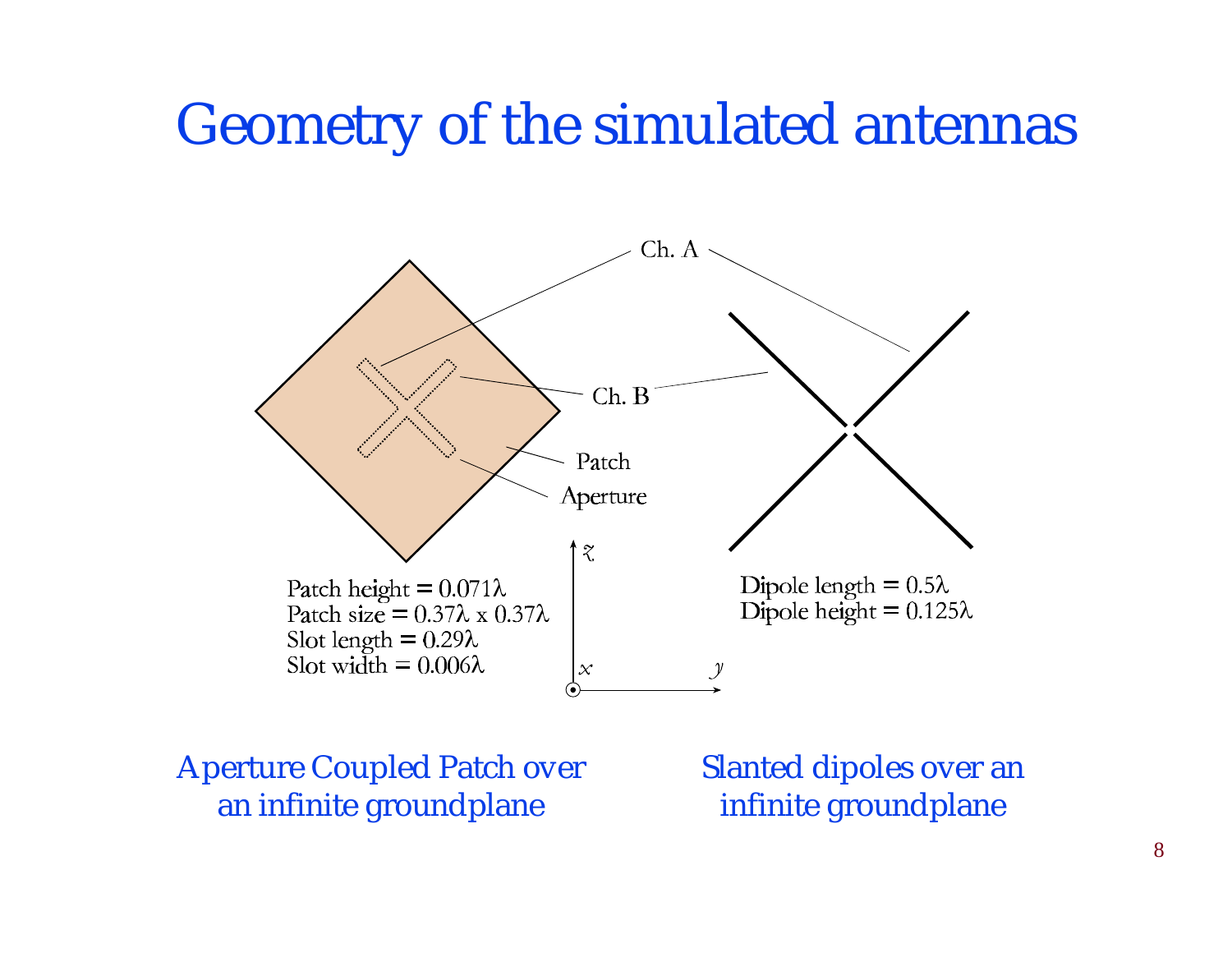#### Simulated Patterns (HP-Momentum and *l*/2 dipole theory)



Aperture Coupled Patch over an infinite groundplane: HBW = 72 degrees

Slanted dipoles over an infinite groundplane: HBW = 75 degrees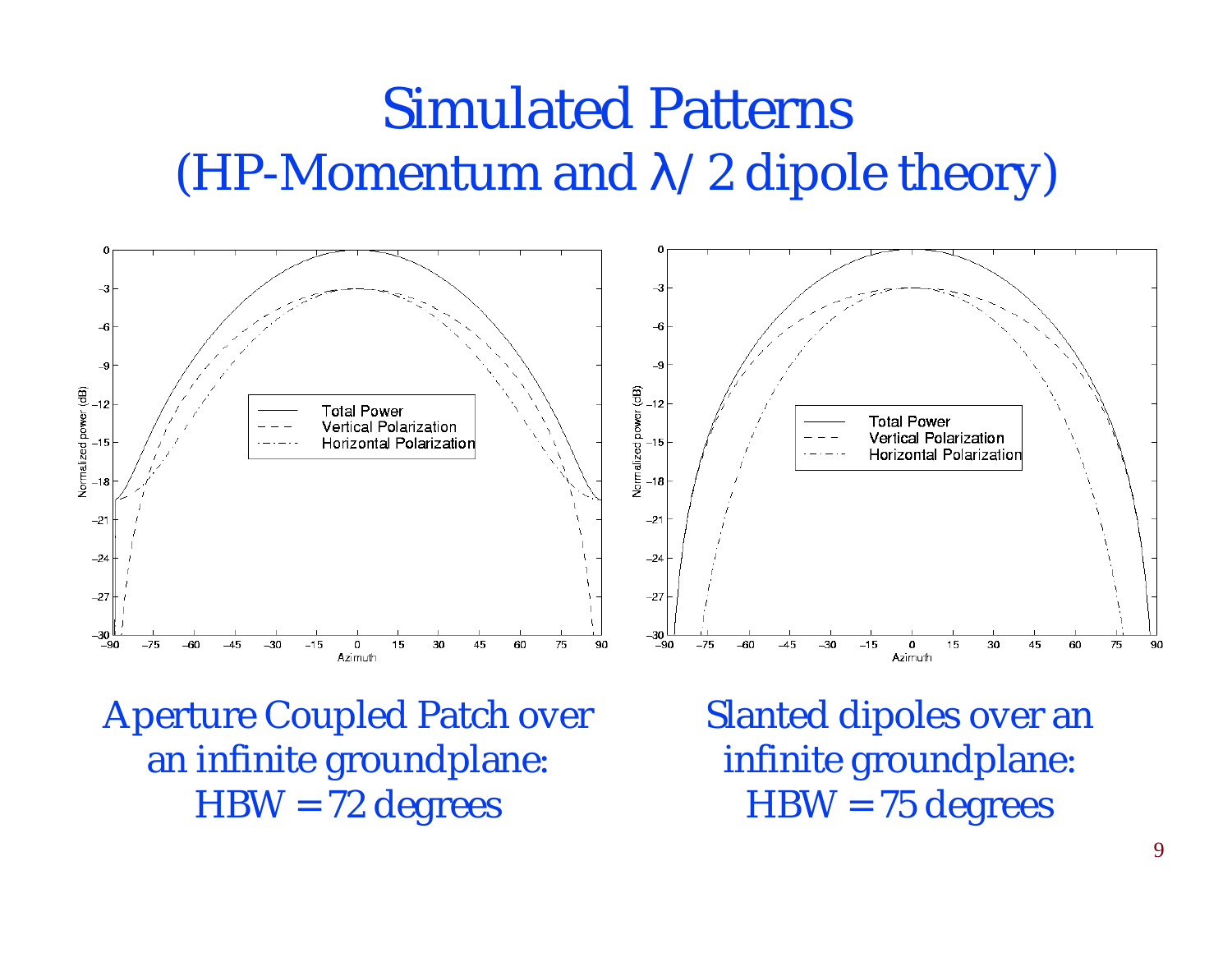#### Simulated Patterns, cont. Phase between horizontal and vertical far-field components

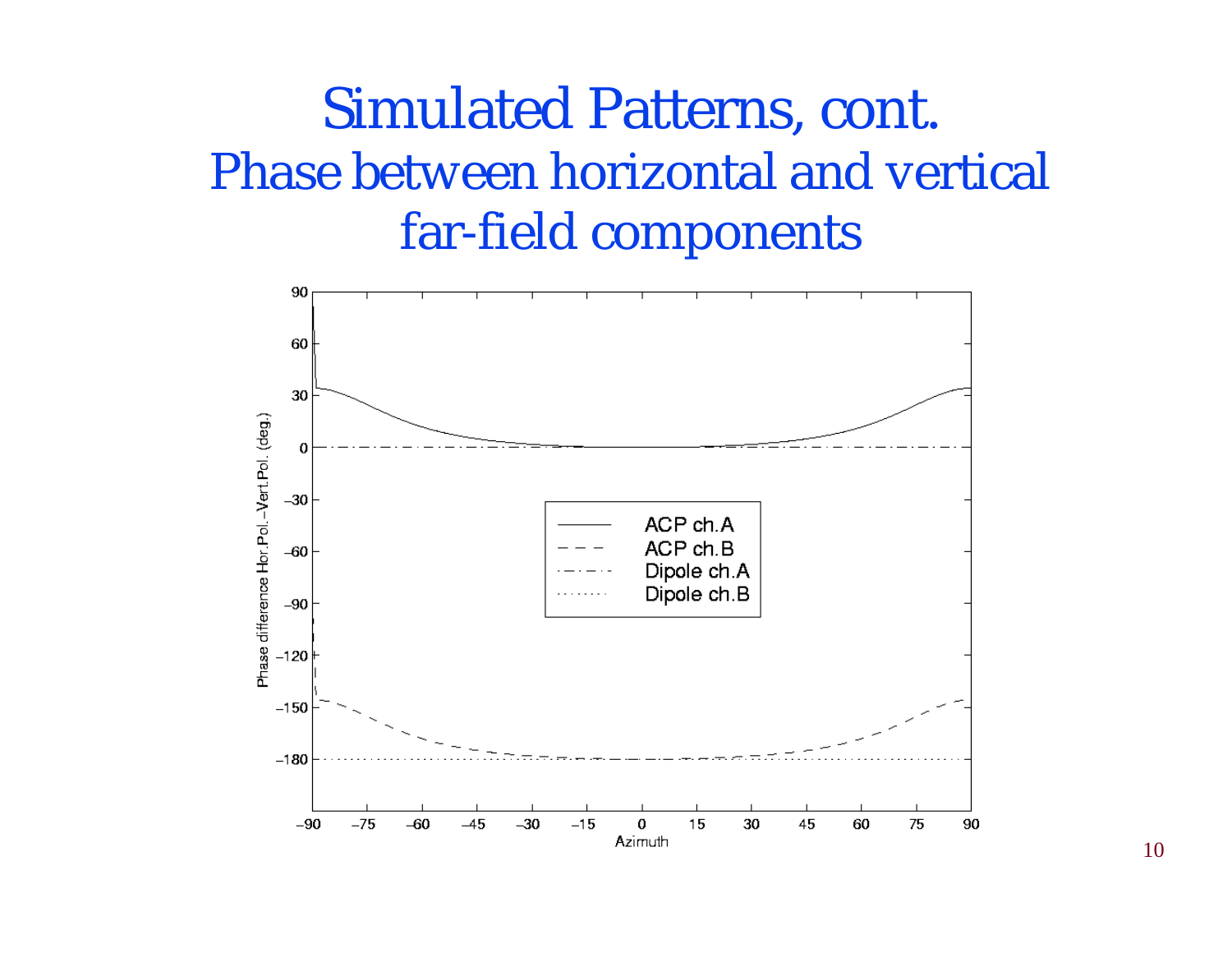

The scalar product of the normalized far-fields of the two channels:  $\langle a, b \rangle = (a, b^*)$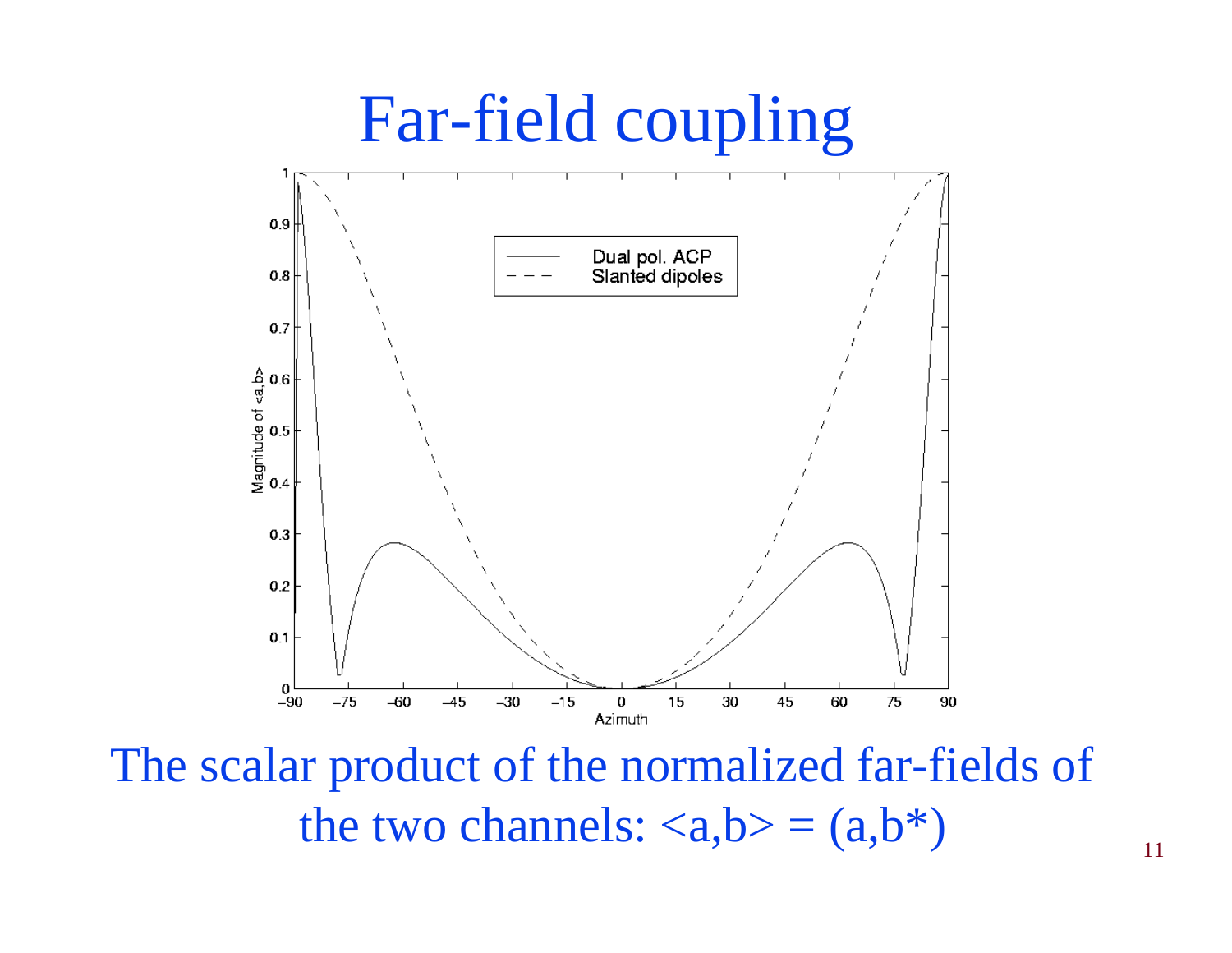## Calculated Output Power Correlation for Rayleigh Distributed Incident Fields



Aperture Coupled Patch over an infinite groundplane

Slanted dipoles over an infinite groundplane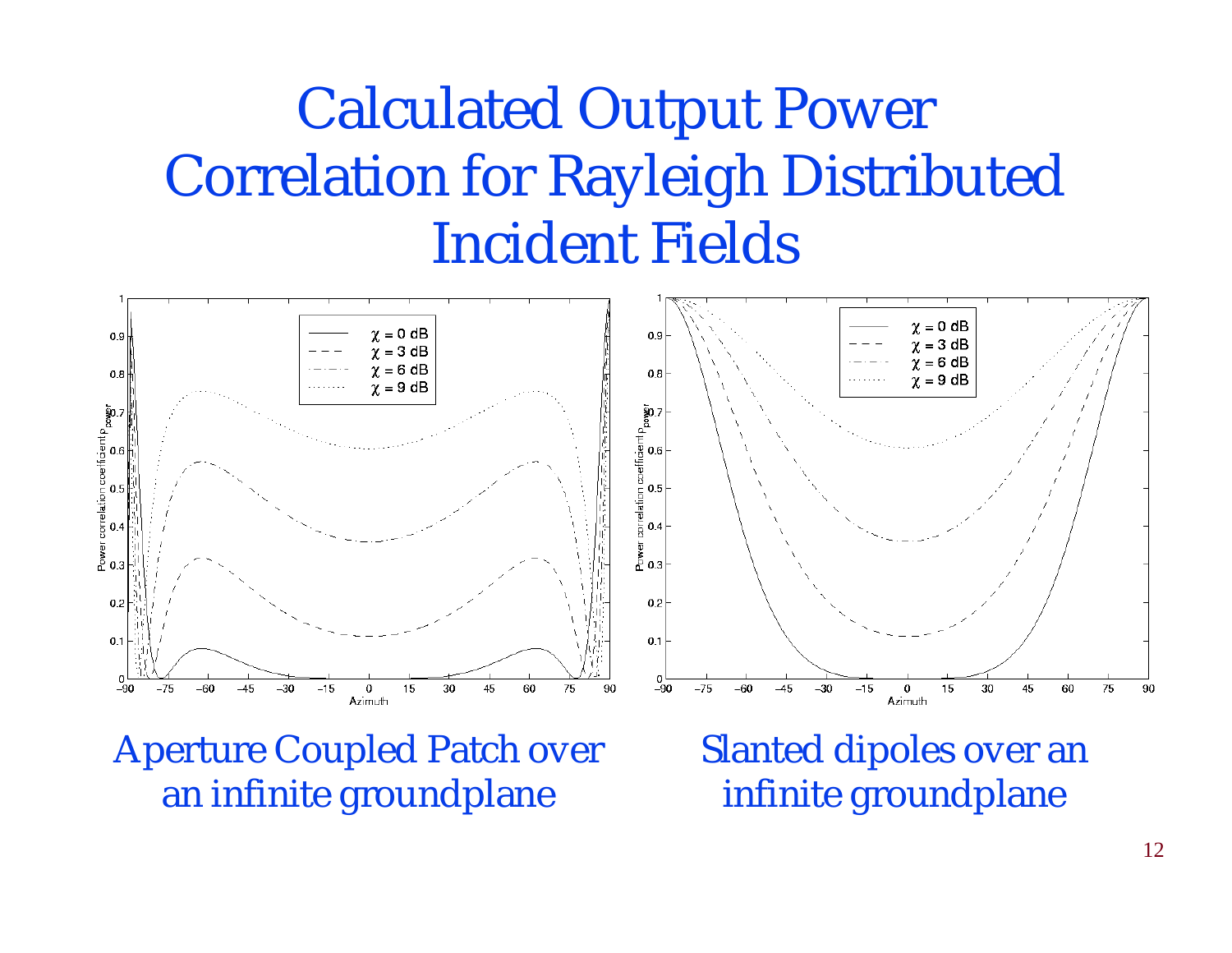Geometry of the two Measured Base Station Antennas

- •Dual polarized antenna arrays of 8 elements.
- •Aperture Coupled Patch elements are symmetrical and centred

•Dipole elements are displaced to increase isolation

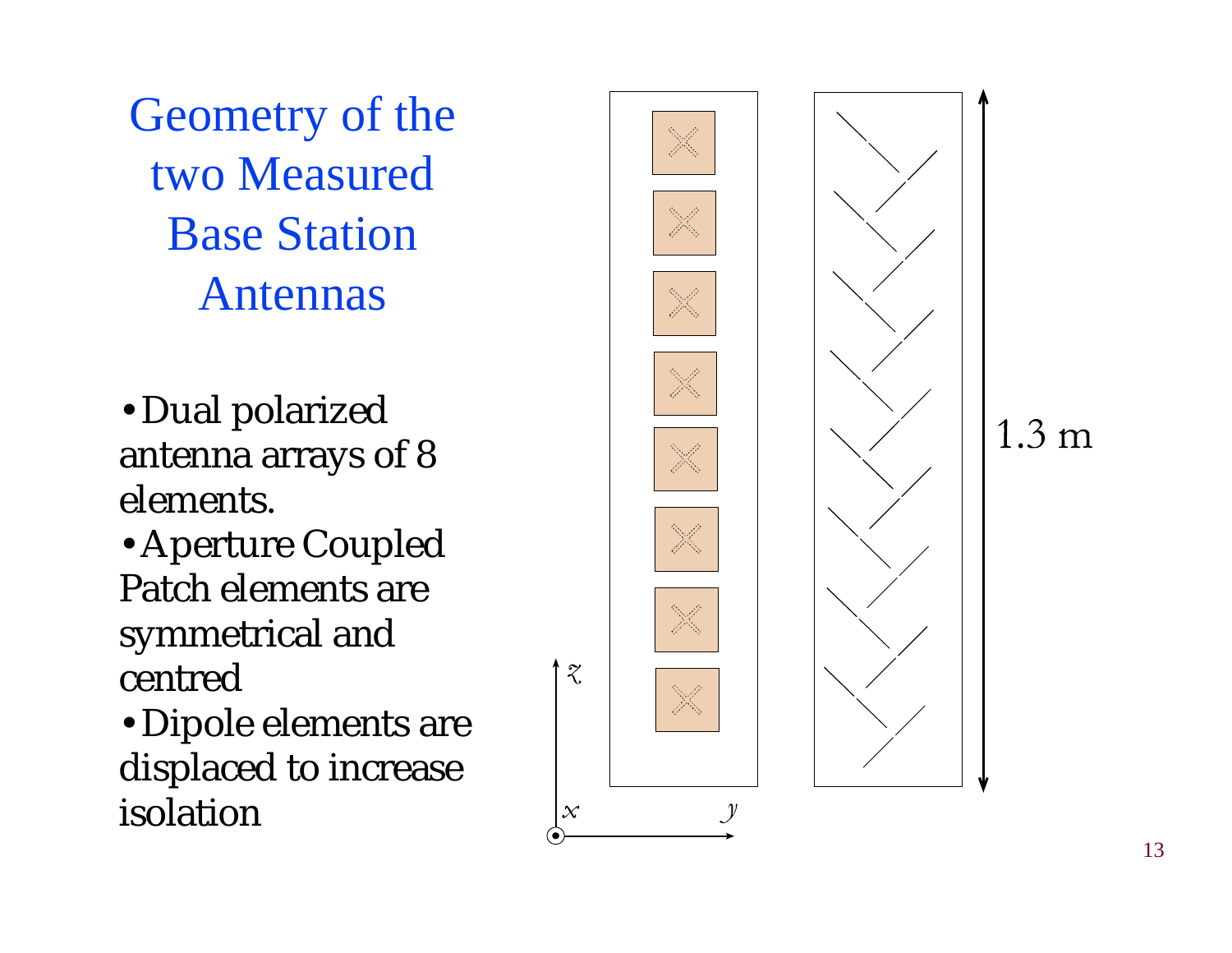### Measured Radiation Patterns: Co- and Cross-Polar



ACP antenna Slanted dipole antenna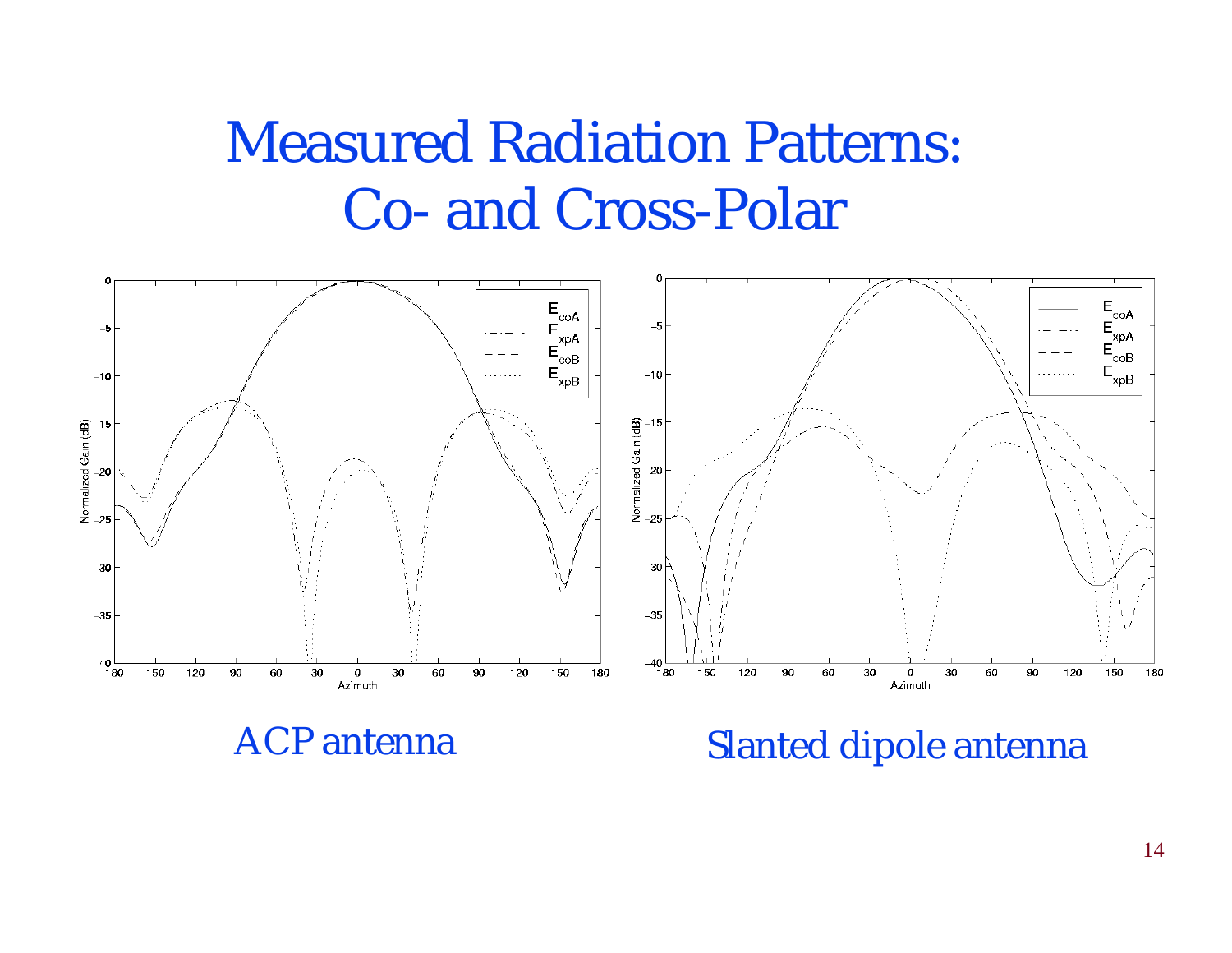#### Measured Radiation Patterns: Vertical and Horizontal Polarizations



ACP antenna Slanted dipole antenna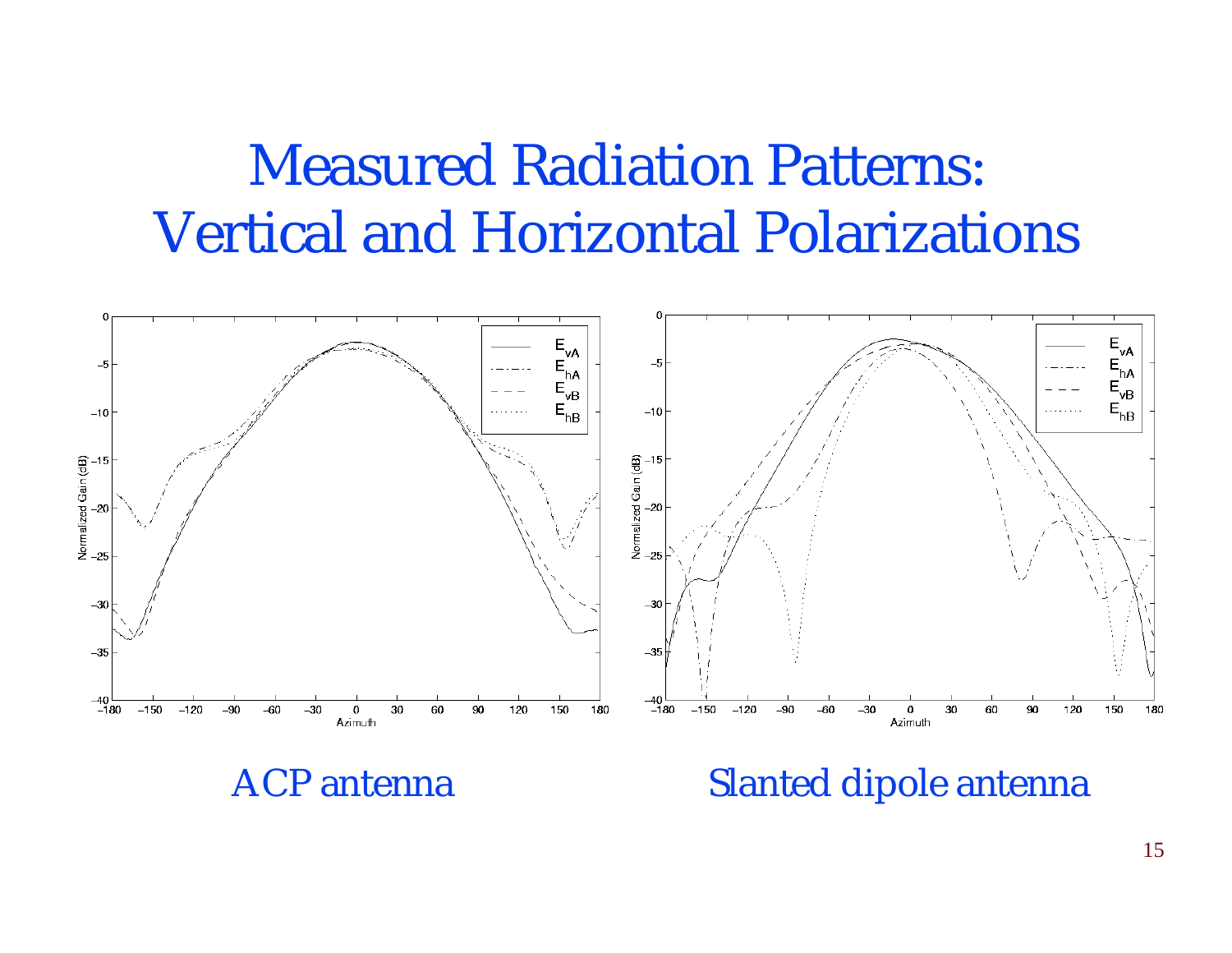#### Simulated Output Envelope Correlation from Measured Radiation Patterns: 10000 samples



due to projection onto the polarization ellipse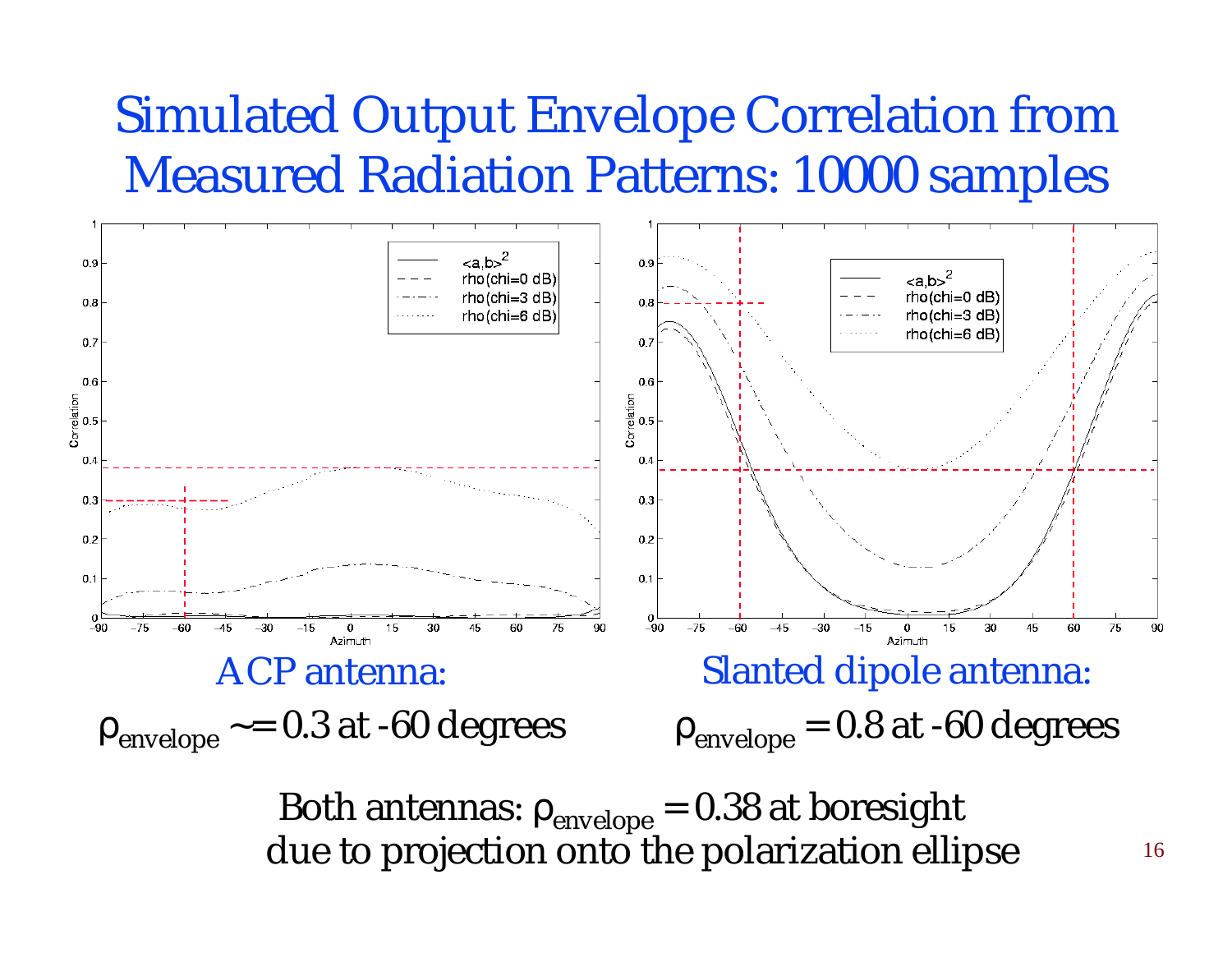# Far-field coupling from amplitude-only radiation patterns

Project **a** and **b** onto the vertical and horizontal<br>larizations:<br> $\mathbf{a} = a \hat{w} + a \hat{b}$  (1) polarizations:the Far-field coupling  $\langle \mathbf{a},\mathbf{b}\rangle$  can be expressed as:<br> $\langle \mathbf{a},\mathbf{b}\rangle = (\mathbf{a},\mathbf{b}^*)$ 

$$
\mathbf{a} = a_v \hat{v} + a_h \hat{h}
$$
 (1)  

$$
\mathbf{b} = b_v \hat{v} + b_h \hat{h}.
$$
 (2)

$$
\mathbf{a} = a_v \hat{v} + a_h h
$$
  
\n
$$
\mathbf{b} = b_v \hat{v} + b_h \hat{h}.
$$
  
\n(e) is a symmetry in the radiatic

 $\mathbf{b} = b_v \hat{v} + b_h h.$  (2)<br>Now, if there is a symmetry in the radiation<br>tterns with respect to the vertical axis, i.e:  $h\, \Omega$ firm the is a symmetry in the were set to the vertice  $\frac{d}{dt}$  with respect to the vertice patterns with respect to the vertical axis, i.e:<br>  $b_v = e^{-j\theta} a_v$ 

 $\begin{split} \langle {\bf a}, {\bf b} \rangle &= ({\bf a}, \ &= (a_i \end{split}$  $\begin{aligned} \n\lambda &= (\mathbf{a}, \mathbf{b}^*) \ &= (a_v \hat{v} + a_h \hat{h}) \cdot (e^{j\theta} a_v^* \hat{v} - \ &= e^{j\theta} (|a_v|^2 - |a_h|^2) \end{aligned}$  $\ddot{v}$  +<br> $(|a_v$  $e^{j\theta}a_h^\ast\hat h)$  $=e^{j\theta}(|a_v|^2-|a_h|^2)$ (5)

since  $\langle \hat{v}, h \rangle$ 

 $\overline{p}$  and  $\overline{p}$  and  $\overline{p}$  and  $\overline{p}$  $\frac{|v|^2 - |v|^2}{\text{prized}}$  $\langle \hat{v}, \hat{h} \rangle = 0.$ <br>
or the unperchange the output d case<br>er corr ,

\n The 
$$
u
$$
 is the  $\rho_{power} = |\langle \mathbf{a}, \mathbf{b} \rangle|^2$ , hence the output power correlation is simply:\n

\n\n
$$
b_v = e^{-j\theta} a_v
$$
\n

\n\n (3)\n

\n\n
$$
b_h = -e^{-j\theta} a_h,
$$
\n

\n\n (4)\n

\n\n
$$
c = \frac{1}{a_v} \left( \frac{a_v}{a_v} \right)^2
$$
\n

\n\n (5)\n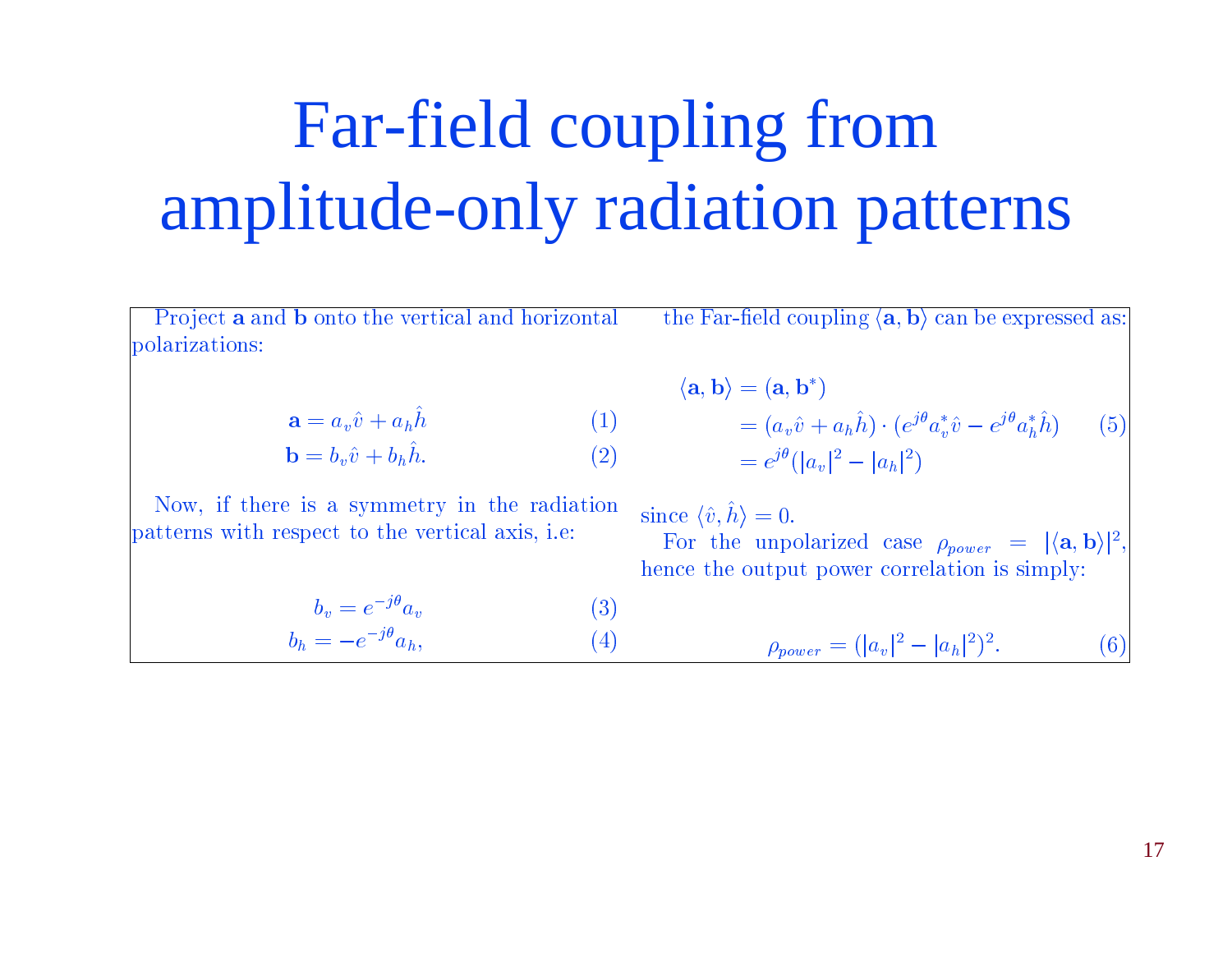#### Impact of correlation on diversity gain

- Mobile at -60 degrees azimuth (cell border):
	- $r_{envelope} = 0.3$  for ACP and 0.8 for slanted dipole antenna
- Radio channel XPD (vert./hor. power) =  $6 dB$

Note:  $\rho_{env} \sim = \rho_{power} = \rho^2$  for Rayleigh signals



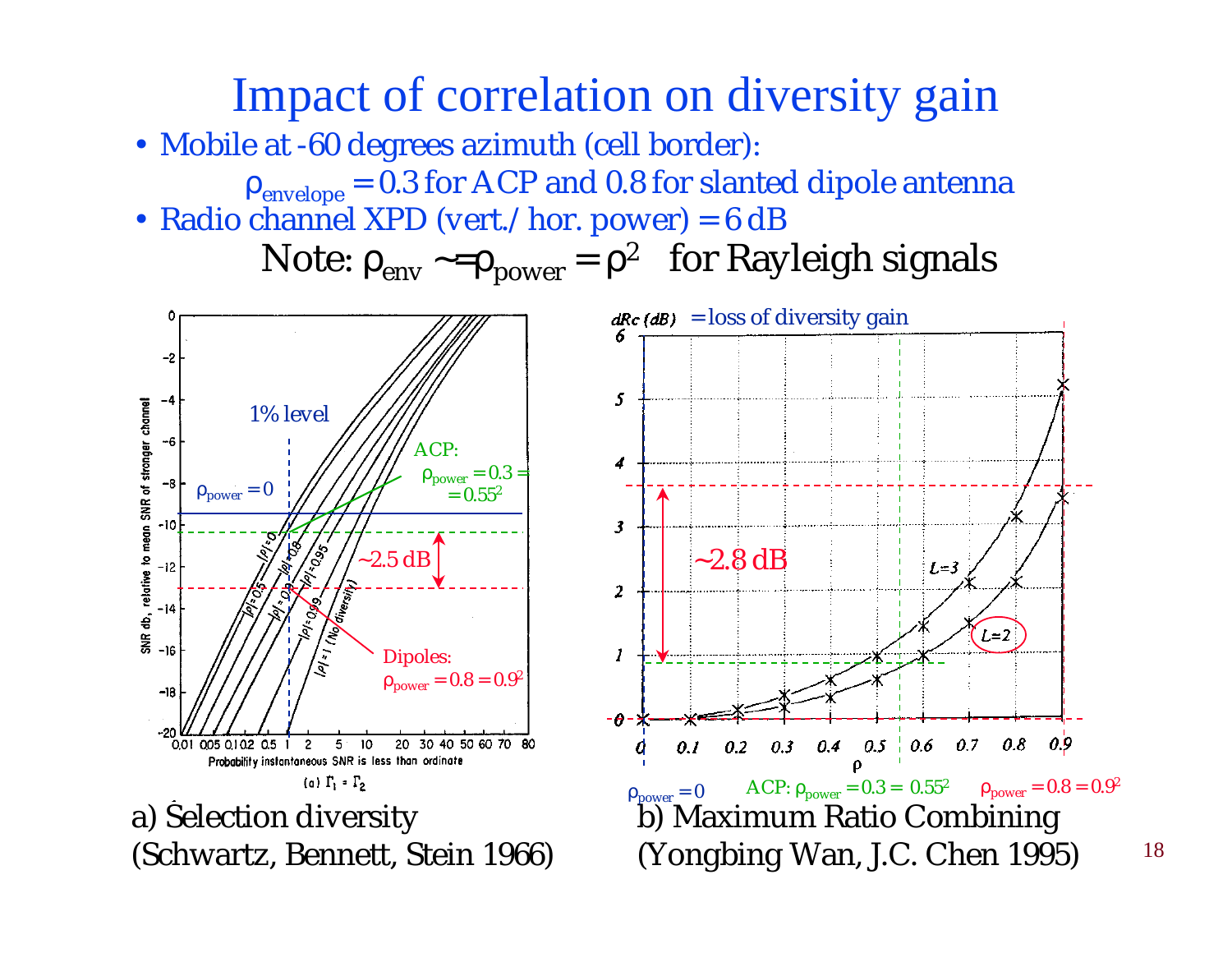# Slant  $\pm 45^{\circ}$  vs. vertical/horizontal polarization



Pre-detection combining:

•With orthogonal far-fields of the two channels, all power is received at the antenna and thus all the information in both cases

• We can change slant  $\pm 45^{\circ}$  to vertical/horizontal using loss-less, reciprocal networks

• The eigen-values of the covariance matrix and thus the probability density function are identical in both cases

#### ⇒

no difference between the two with optimal combining (MRC)